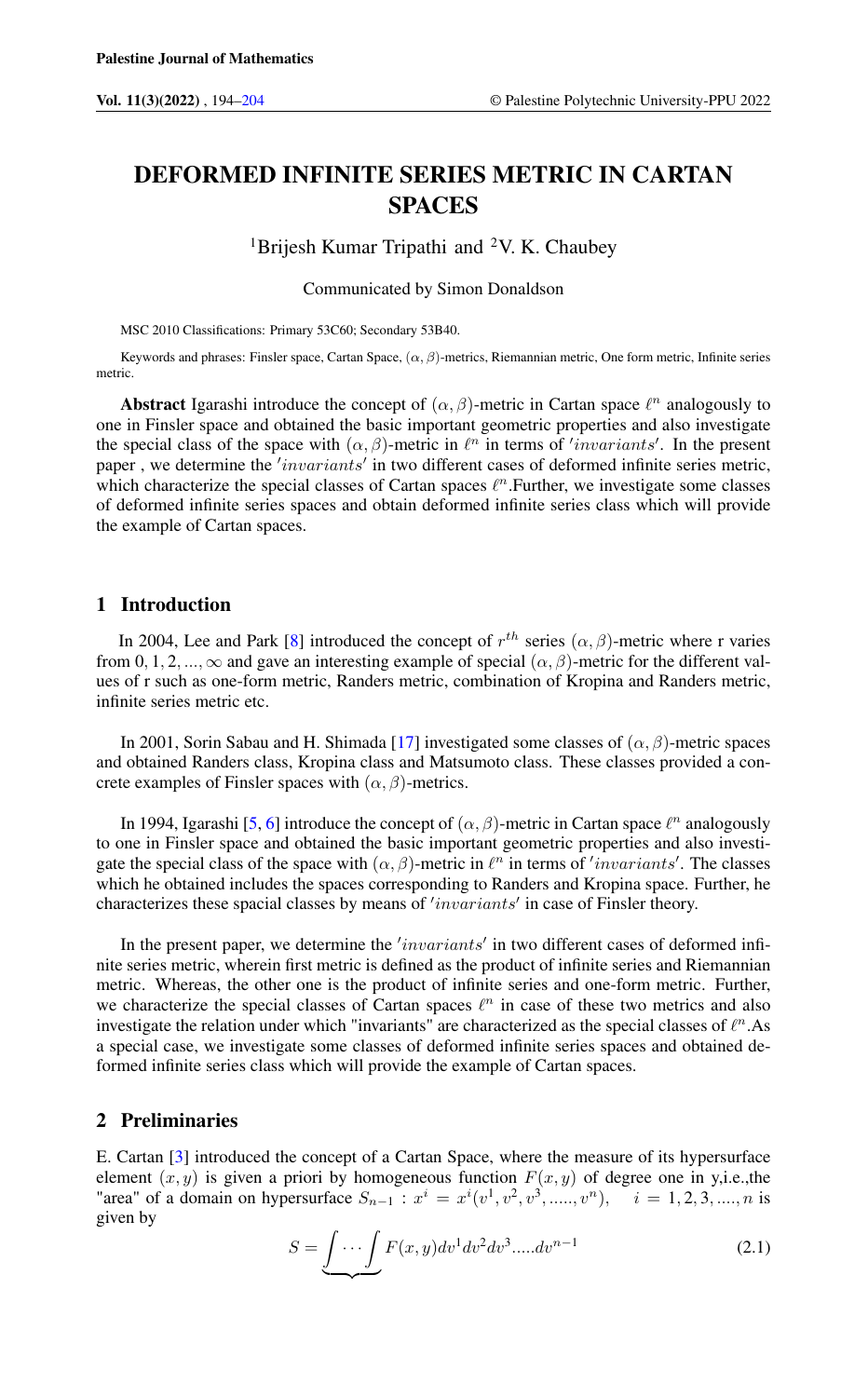where  $y = (y_i)$  is the determinant of  $(n-1, n-1)$  minor matrix omitting  $i^{th}$  row of  $(n, n-1)$ matrix  $(\frac{\partial x^i}{\partial v^\alpha})$ ,  $\alpha = 1, 2, 3,....n - 1$ . The fundamental tensor given by

$$
g^{ij} = G^{-\frac{1}{n-1}}, \quad G = det||G^{ij}||, \quad G^{ij} = \frac{\partial^2(\frac{1}{2}F^2)}{\partial y_i \partial y_j}, \quad (y_i) \neq 0.
$$
 (2.2)

As the special case for the fundamental tensor  $a_{ij}$  of Riemannian space, given as the  $(n - 1)$ dimensional area of a domain on hypersurface such that

$$
S = \underbrace{\int \cdots \int}_{\sim} \sqrt{\det \left\| a_{ij}(x) \frac{\partial x^i}{\partial v^{\alpha}} \frac{\partial x^j}{\partial v^{\beta}} \right\|} dv^1 dv^2 dv^3 \dots dv^{n-1}
$$

Therefore, it clear that Riemannian space is a special case of Cartan space. On the other hand, Cartan space is considered as the dual notion of Finsler Space. Earlier, L. Berwald [\[1\]](#page-9-5) has studied the relation between both spaces . Thereafter, H. Rund [\[15\]](#page-10-1) and F.Brickel [\[2\]](#page-9-6) carry forwarded the same study.R. Miron [\[13,](#page-9-7) [14\]](#page-9-8) established new Carton geometry which shows totally different feature in the form of particularization the Hamilton space which defined as:

**Definition 2.1.** A Cartan space is a Hamilton space  $\mathcal{H}^n = \{M, H(x, y)\}\$  in which the fundamental function  $H(x, y)$  is positively 2-homogeneous in  $y_i$  on  $T^*M$ . We denote it by  $\ell^n$ .

The fundamental tensor field of  $\ell^n$  and its reciprocal  $g_{ij}(x, y)$  is given by

$$
g^{ij}(x,y) = \frac{1}{2}\partial^i \partial^j H,\tag{2.3}
$$

$$
g_{ij}(x,y)g^{jk}(x,y) = \delta_i^k \tag{2.4}
$$

The homogeneity of  $H(x, y)$  is expressed by

$$
y_j \dot{\partial}^j H = 2H, which also implies H = g^{ij} y_i y_j \tag{2.5}
$$

where  $g^{ij}(x, y)$  and its reciprocal  $g_{ij}(x, y)$  are both symmetric and homogeneous of degree 0 in  $y_i$ .

In 1996, D. Hrimiuc and H. Shimada [\[4\]](#page-9-9) expressed the definitions of Lagrange,Hamilton and Cartan Spacces with examples:

**Definition 2.2.** A regular Lagrangian (Hamiltonian)on a domain  $D \subset TM$   $(D^* \subset T^*M)$  is a real smooth function  $L: D \to R(H: D^* \to R)$  such that the matrix with entries

$$
g_{ij}(x,y) = \partial_i \partial_j L(x,y) \qquad (g^{*ij}(x,y) = \partial^i \partial^j H(x,y)) \tag{2.6}
$$

is everywhere nondegenerate on  $D(D^*)$ .

A Lagrange (Hamilton) manifold is a pair  $(M, L)$   $((M, H))$  where M is smooth manifold and  $L(H)$  is a regular Lagrangian (Hamiltonian) on  $D(D^*)$ .

### Examples:

**1:** Every Finsler Space  $F^n = (M, F(x, y))$  is Lagrange Manifold with  $L = \frac{F^2}{2}$  $\frac{1}{2}$ . **2:** Every Cartan Space  $\ell^n = (M, \bar{F}(x, p))$  is a Hamilton Manifold with  $H = \frac{1}{2}\bar{F}^2$ . (Here  $\bar{F}$  is positively 1–homogeneous in  $p_i$  and the tensor  $\bar{g}^{ij} = \frac{1}{2} \partial^i \partial j \bar{F}^2$  is nondegenerate.)  $3:(M,L)$  and  $(M,H)$  with

$$
L(x,y) = a_{ij}(x)y^iy^j + b_i(x)y^i + c(x)
$$
  

$$
H(x,p) = \overline{a}^{ij}(x)p_ip_j + \overline{b}^i(x)p_i + \overline{c}(x)
$$

are Lagrange and Hamilton Manifold respectively.

On the other hand, the Finsler spaces with  $(\alpha, \beta)$ -metric were considered by G. Randers [\[15\]](#page-10-1), V. K. Kropina [\[7\]](#page-9-10) and M. Matsumoto [\[10,](#page-9-11) [11,](#page-9-12) [12\]](#page-9-13), especially the last paper shows the great success for investigation of these spaces.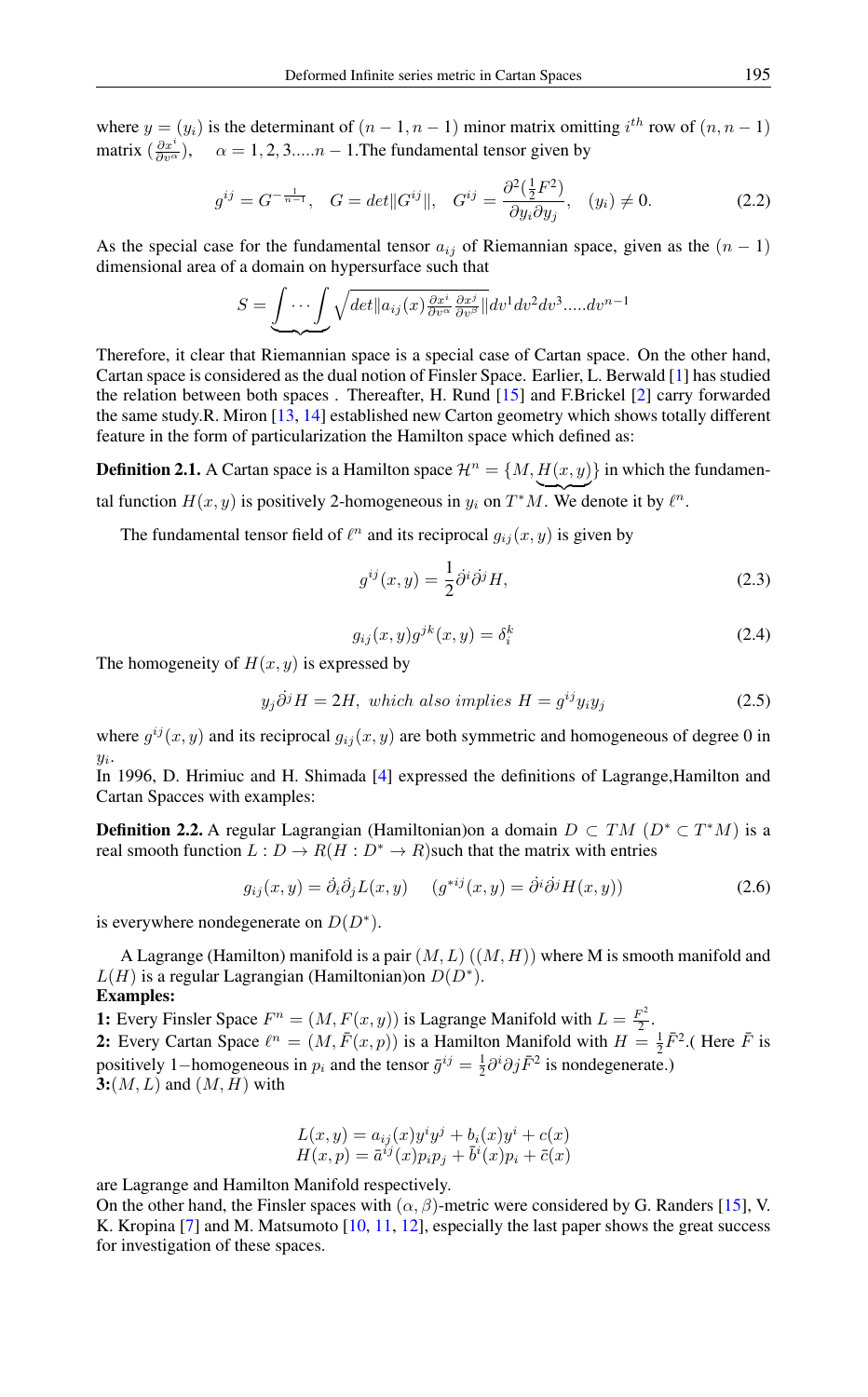In [\[13\]](#page-9-7), R. Miron expected the existence of Randers type metric:

$$
H(x, y) = {\alpha(x, y) + \beta(x, y)}^2
$$
 (2.7)

and of Kropina's one :

$$
H(x,y) = \{\frac{[\alpha(x,y)]^2}{\beta(x,y)}\}^2, \quad \beta(x,y) \neq 0.
$$
 (2.8)

in Cartan spaces. Here we have put as

$$
\alpha^{2}(x, y) = a^{ij}(x)y_{i}y_{j}, \quad \beta(x, y) = b^{i}(x)y_{i}, \tag{2.9}
$$

 $a^{ij}(x)$  being a Riemannian metric on the base manifold M and  $b^{i}(x)$  a vector field on M such that  $\beta > 0$  on a region of  $T^*M \stackrel{def}{=} T^*M - \{0\}.$ 

## 3 Cartan spaces with  $(\alpha, \beta)$ -metric.

Cartan spaces with  $(\alpha, \beta)$ -metric [\[5,](#page-9-2) [6,](#page-9-3) [13\]](#page-9-7) can be defiend;

**Definition 3.1.** A Cartan space  $\ell^n = \{M, H(x, y)\}\$ is known as Cartan space with  $(\alpha, \beta)$ -metric if its fundamental metric  $H(x, y)$  is a function of  $\alpha(x, y)$  and  $\beta(x, y)$  only i.e.

$$
H(x,y) = \breve{H}\{\alpha(x,y), \beta(x,y)\}\tag{3.1}
$$

It is clear that H<sup> $\dot{H}$ </sup> satisfy the conditions imposed to the function  $H(x, y)$  as a fundamental function for  $\ell^n$ . Then

$$
t\alpha(x,y) = \alpha(x,ty), \ \ t\beta(x,y) = \beta(x,ty), \ \ H(x,ty) = t^2H(x,y) \ \ t > 0. \tag{3.2}
$$

It follows:

**Proposition 3.2.** *The function*  $H\{\alpha(x, y), \beta(x, y)\}$  *is positively homogeneous of degree 2 in both*  $\alpha$  *and*  $\beta$ *.* 

By this reason, there maybe no confusion if we adopt the notation  $H(\alpha, \beta)$  itself instead of  $H(\alpha, \beta)$ .It can also be written;

$$
H_{\alpha} = \frac{\partial H}{\partial \alpha}, \ H_{\beta} = \frac{\partial H}{\partial \beta}, \ H_{\alpha\beta} = \frac{\partial^2 H}{\partial \alpha \partial \beta}, \ etc
$$
 (3.3)

Proposition 3.3. *The following identities hold :*

$$
\alpha H_{\alpha\alpha} + \beta H_{\beta\beta} = H, \ \alpha H_{\alpha\beta} + \beta H_{\beta\beta} = H_{\beta},\tag{3.4}
$$

$$
\alpha^2 H_{\alpha\alpha} + 2\alpha\beta H_{\alpha\beta} + \beta^2 H_{\beta\beta} = \alpha H_{\alpha} + \beta H_{\beta} = 2H.
$$

Differentiating  $\alpha$  and  $\beta$  with respect to  $y_i$  we have

$$
\dot{\partial}^i \alpha = \alpha^{-1} a^{ij} y_j = \alpha^{-1} Y^i, \quad \dot{\partial}^i \beta = b^i(x), \tag{3.5}
$$

where

$$
Y^{i}(x, y) = a^{ij}(x)y_{i}, \quad \{Y = (Y^{i})\} \neq 0
$$
\n(3.6)

and the vector field  $Y^i$  satisfies the relation

$$
Y^i y_i = \alpha^2,\tag{3.7}
$$

Further let

$$
B_i(x) = a_{ij}(x)b^j(x), \quad B^2(x) = a^{ij}B_iB_j = a_{ij}b^ib^j,
$$
\n(3.8)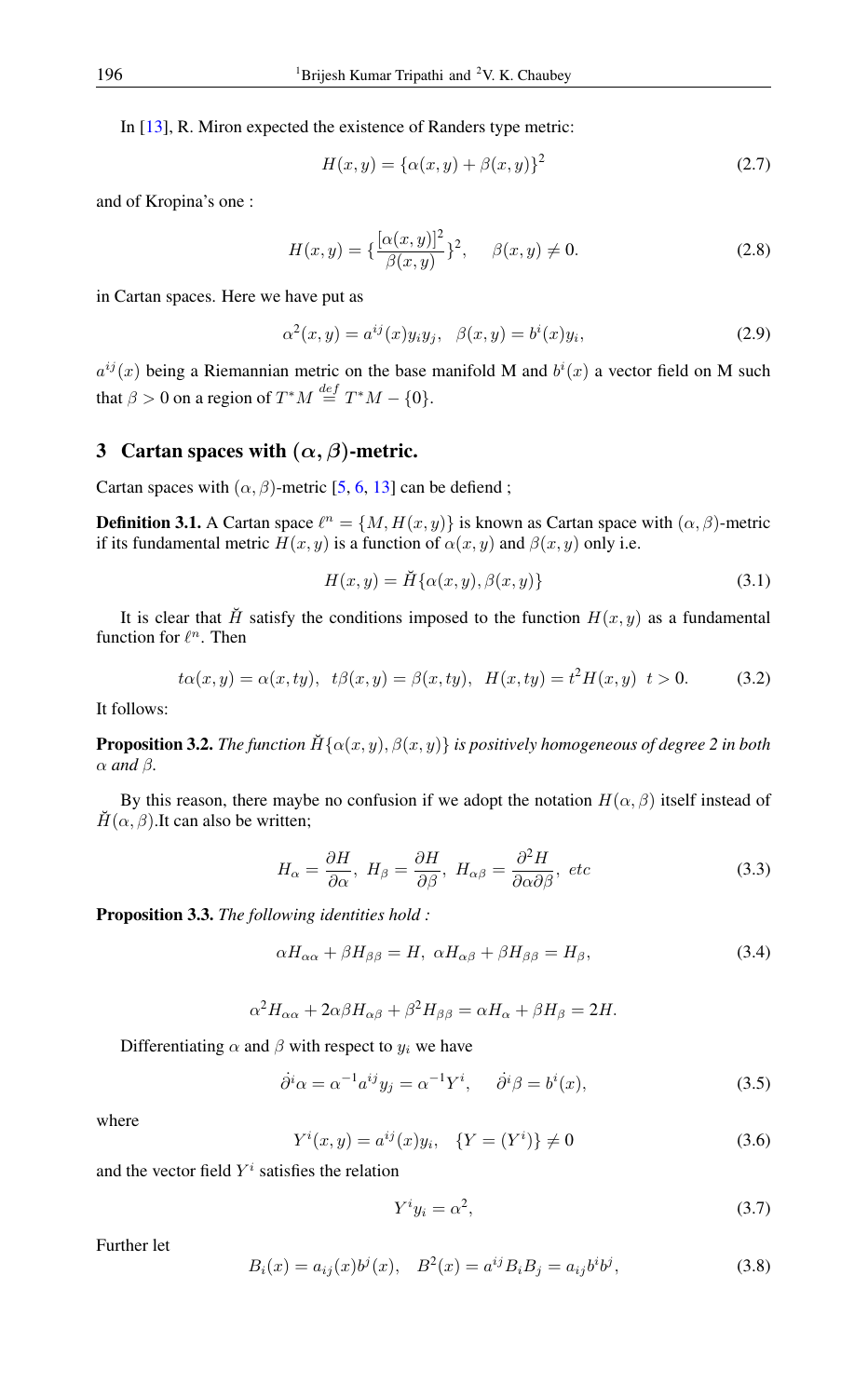$$
y^{i}(x,y) = g^{ij}(x,y)y_{j} = \frac{1}{2} \frac{\partial H}{\partial y_{i}}
$$
\n(3.9)

Also, we have the relation similar to (3.7):

$$
y^i y_i = H(x, y). \tag{3.10}
$$

Differentiating (3.6) and (3.9) by  $y_i$  succeedingly, we have

$$
\partial^j Y^i = a^{ij}(x), \quad \partial^k \partial^j Y^i = 0,
$$
\n(3.11)

$$
\partial^j y^i = g^{ij}, \quad \partial^k \partial^j y^i = \partial^k g^{ij} = -2C^{ijk}, \tag{3.12}
$$

And using the same manner for (3.5), we get

$$
\partial^j \partial^i \alpha = \alpha^{-1} a^{ij}(x) - \alpha^{-3} Y^i Y^j, \quad \partial^j \partial^i \beta = 0, \quad \partial^j \partial^i \left(\frac{1}{2} \alpha^2\right) = a^{ij}.
$$
 (3.13)

On account of (3.5) and  $y^i = \frac{1}{2}(H_\alpha \dot{\partial}^i \alpha + H_\beta \dot{\partial}^i \beta)$ , we have

**Lemma 3.4.** The Liouville vector field  $y^i$  is expressed in the form

$$
y^i = \rho_1 b^i + \rho Y^i,\tag{3.14}
$$

*where*

$$
\rho_1 = \frac{1}{2}H_\beta, \quad \rho = \frac{1}{2\alpha}H_\alpha \tag{3.15}
$$

Taking into account that the relation  $\partial^i \rho = \frac{\partial \rho}{\partial \alpha} \partial^i \alpha + \frac{\partial \rho}{\partial \beta} \partial^i \beta$  holds, we have

**Lemma 3.5.** *The quantities*  $\rho_1$  *and*  $\rho$  *satify the relations* 

$$
\dot{\partial}^i \rho_1 = \rho_0 b^i + \rho_{-1} Y^i, \quad \dot{\partial}^i \rho = \rho_{-1} b^i + \rho_{-2} Y^i \tag{3.16}
$$

*respectively, where*

$$
\rho_0 = \frac{1}{2} H_{\beta\beta}, \quad \rho_{-1} = \frac{1}{2\alpha} H_{\alpha\beta}, \quad \rho_{-2} = \frac{1}{2\alpha^2} (H_{\alpha\alpha} - \alpha^{-1} H_{\alpha})
$$
(3.17)

Contracting  $\partial^i \rho_1$ ,  $\partial^i \rho$  in (3.16) by  $y_i$ , we have

$$
y_i \partial^i \rho_1 = \alpha^2 \rho_{-1} + \beta \rho_0 = \rho_1, \quad y_i \partial^i \rho = \alpha^2 \rho_{-2} + \beta \rho_{-1} = 0. \tag{3.18}
$$

Analogously to deduction of Lemma (3.2), we have also

**Lemma 3.6.** *The quantities*  $\rho_0$  *and*  $\rho_{-1}$  *satisfy the relations* 

$$
\dot{\partial}^i \rho_0 = r_{-1}b^i + r_{-2}Y^i, \quad \dot{\partial}^i \rho_{-1} = r_{-2}b^i + r_{-3}Y^i,
$$
\n(3.19)

*respectively, where*

$$
r_{-1} = \frac{1}{2} H_{\beta\beta\beta}, \quad r_{-2} = \frac{1}{2\alpha} H_{\alpha\beta\beta}, \quad r_{-3} = \frac{1}{2\alpha^2} (H_{\alpha\alpha\beta} - \alpha^{-1} H_{\alpha\beta}).
$$
 (3.20)

Corresponding to (3.18), it follows

$$
y_i \dot{\partial}^i \rho_0 = \alpha^2 r_{-2} + \beta r_{-1} = 0, \quad y_i \dot{\partial}^i \rho_{-1} = \alpha^2 r_{-3} + \beta r_{-2} = -\rho_{-1}.
$$
 (3.21)

Furthermore for  $\rho_{-2}$ , we have

Lemma 3.7. *The quantities* ρ<sup>−</sup><sup>2</sup> *satisfies the relations*

$$
\dot{\partial}^i \rho_{-2} = r_{-3}b^i + r_{-4}Y^i \tag{3.22}
$$

$$
r_{-4} = \frac{1}{2\alpha^3} (H_{\alpha\alpha\alpha} - 3\alpha^{-1} H_{\alpha\alpha} + 3\alpha^{-2} H_{\alpha}).
$$
 (3.23)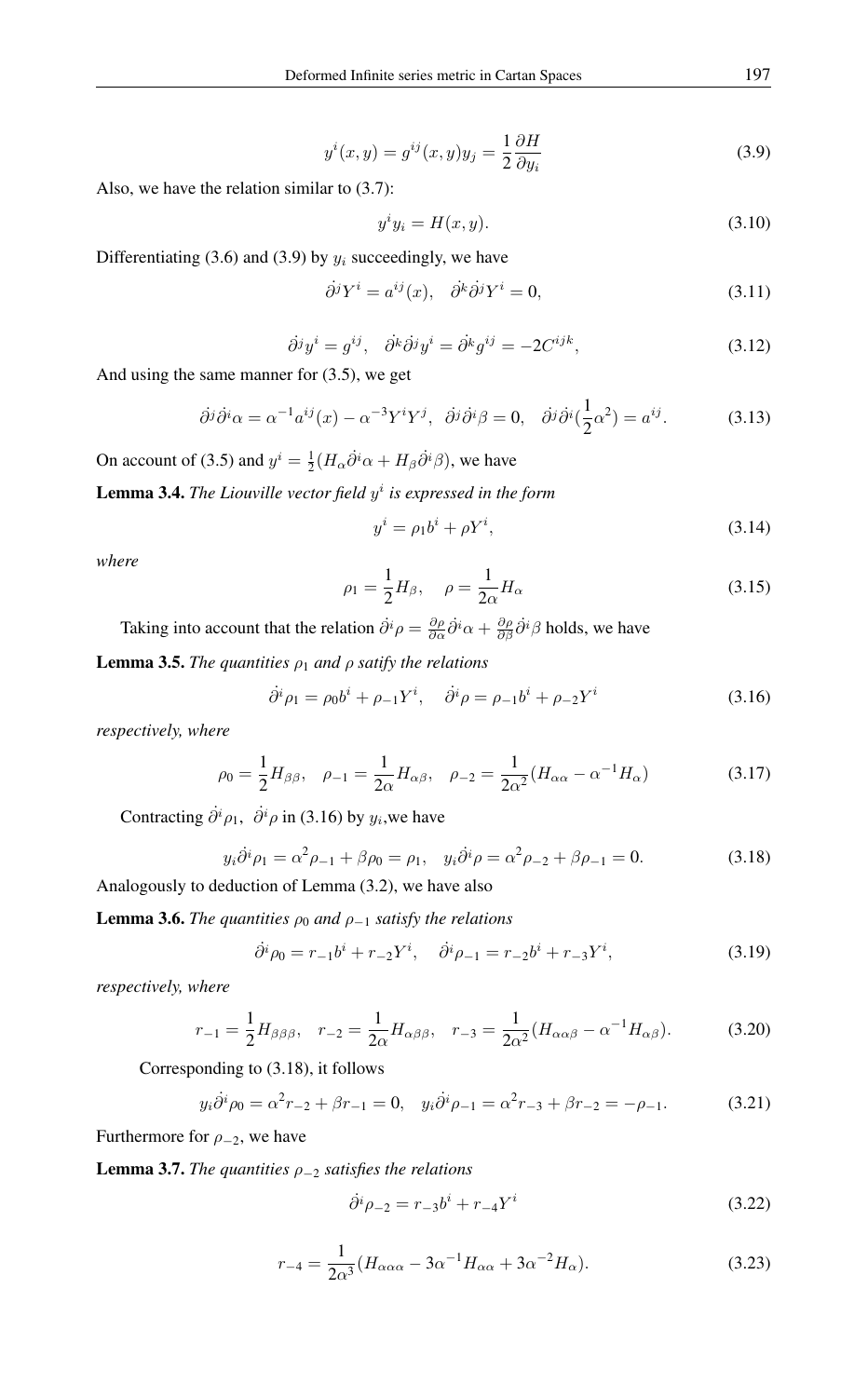Also following homogeneity holds good:

$$
y_i \dot{\partial}^i \rho_{-2} = \alpha^2 r_{-4} + \beta r_{-3} = -2\rho_{-2}.
$$
 (3.24)

It is easy to conclude for the scalars (or invariants)  $\rho_1$ ,  $\rho$ ,  $\rho_0$ ,  $\rho_{-1}$ , ......,  $r_{-1}$ ,  $r_{-2}$ , ...... in the above lemmas that subscript of  $\rho$ ,s and r,s represent degree of their own homogeneity in  $(\alpha, \beta)$  or  $y_i$ , where the  $\rho$  without subscript means of degree 0.

We have these properties from expressions in  $(3.18)$ , $(3.19)$  and  $(3.21)$  and the following relations

$$
y_i \dot{\partial}^i r_{-1} = -r_{-1}, \quad y_i \dot{\partial}^i r_{-2} = -2r_{-2}, \tag{3.25}
$$

$$
y_i \dot{\partial}^i r_{-3} = -3r_{-3}, \quad y_i \dot{\partial}^i r_{-4} = -4r_{-4},
$$

because of the homogeneity of

$$
\alpha H_{\alpha\alpha\alpha\alpha} + \beta H_{\alpha\alpha\alpha\beta} = -H \alpha \alpha \alpha, \quad \alpha H_{\alpha\alpha\alpha\beta} + \beta H_{\alpha\alpha\beta\beta} = -H \alpha \alpha \beta, \tag{3.26}
$$

$$
\alpha H_{\alpha\alpha\beta\beta} + \beta H_{\alpha\beta\beta\beta} = -H\alpha\beta\beta, \quad \alpha H_{\alpha\beta\beta\beta} + \beta H_{\beta\beta\beta\beta} = -H\beta\beta\beta.
$$

We shall use the previous results to study the fundamental geometric objects of the space  $\ell^n$ with  $(\alpha, \beta)$ -metric.All these scalar functions  $\rho_1, \rho, \rho_0, \rho_{-1}, \ldots$  as well as  $r_{-1}, r_{-2}, \ldots$  will be called the invariants of the Cartan space  $\ell^n$  with the fundamental function  $H(\alpha, \beta)$ .

# 4 The fundamental tensor of the space  $\ell^n$  with  $(\alpha, \beta)$ -metric.

We need to derive the fundamental tensor from the fundamental function  $H(x, y)$  of the Cartan space  $\ell^n$ .

**Theorem 4.1.** *The fundamental tensor g<sup>ij</sup> of Cartan space*  $\ell^n$  *with*  $(\alpha, \beta)$ *-metric is given by* 

$$
g^{ij} = \rho a^{ij} + \rho_0 b^i b^j + \rho_{-1} (b^i Y^j + b^j Y^i) + \rho_{-2} Y^i Y^j,
$$
\n(4.1)

*where*  $\rho$ ,  $\rho$ <sub>0</sub>,  $\rho$ <sub>-1</sub> $\rho$ <sub>-2</sub> *are the invariants given by (3.15) and (3.17).* 

**Proof.** Making use of (3.12) and (3.14), we have

$$
g^{ij} = \partial^j y^i = \partial^j (\rho_1 b^i + \rho Y^i) = (\partial^j \rho_1) b^i + (\partial^j \rho) Y^i + \rho a^{ij}.
$$

Taking into account Lemma (3.2), we have (3.1). Q.E.D. In order to check the fitness of this tensor  $g^{ij}$  for the fundamental tensor of  $(\alpha, \beta)$ -metric, we verify the homogeneity of  $g^{ij}$ . Contracting  $g^{ij}$  by  $y_i$  and  $y_j$ , we have

$$
g^{ij}y_iy_j = \frac{1}{2}\{\alpha^{-1}H_{\alpha}a^{ij}y_iy_j + (\alpha^{-2}H_{\alpha\alpha} - \alpha^{-3}H_{\alpha})Y^iY^jy_iy_j
$$
  

$$
+\alpha^{-1}H_{\alpha\beta}(Y^iy_ib^jy_j + b^iy_iY^jy_j) + H_{\beta\beta}b^iy_ib^jy_j\}
$$
  

$$
= \frac{1}{2}\{\alpha H_{\alpha} + (\alpha^{-2}H_{\alpha\alpha} - \alpha^{-3}H_{\alpha})\alpha^4 + \alpha^{-1}H_{\alpha\beta}.2\alpha^2\beta + H_{\beta\beta}\}
$$
  

$$
= \frac{1}{2}.2H = H.
$$

which shows that our conclusion is right. Let us rewrite this expression in the form

$$
g^{ij} = A^{ij} + C^i C^j,\tag{4.2}
$$

where

$$
A^{ij} = \rho a^{ij}, \quad C^i = q_0 b^i + q^{-1} Y^i,
$$
\n(4.3)

$$
\rho_0 = q_0^2, \quad \rho_{-1} = q_0 q_{-1}, \quad \rho_{-2} = q_{-1}^2 \tag{4.4}
$$

and

$$
\rho_0 \rho_{-2} = \rho_{-1}^2 \tag{4.5}
$$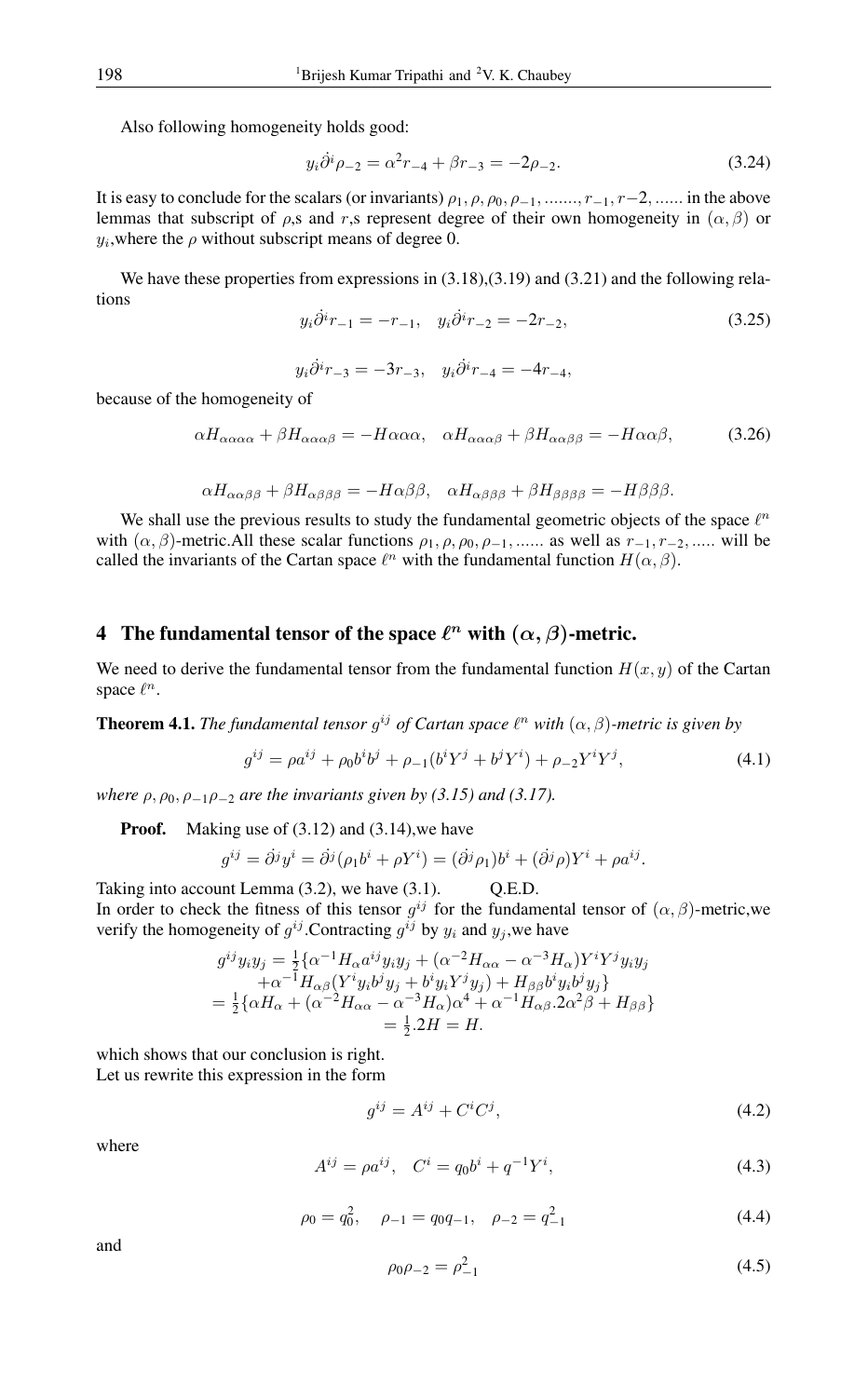The reciprocal tensor  $g_{ij}$  of  $g^{ij}$  are given by

$$
g_{ij} = A_{ij} - \frac{1}{1 + C^2} C_i C_j,
$$
\n(4.6)

where

$$
det||A_{ij}|| = (1 + C^2)det||A^{ij}|| \quad (if 1 + C^2 \neq 0),
$$
\n(4.7)

and  $A_{ij}$ ,  $C_i$  are given by

$$
A_{ij}A^{jk} = \delta^i_k, \quad C^i C_j = \delta^i_j C^2, \quad C^i = A^{ij} C_j, \quad C_i = A_{ij} C^j.
$$
 (4.8)

Consequently, we have  $g^{ij}(x, y)g_{jk}(x, y) = \delta^i_k$ , and (3.2')  $rank||g^{ij}(x,y)|| = n$ because of  $(3.2")$  $\|i^j(x,y)\| = (1+C^2)det||A^{ij}|| = (1+C^2)det||a^{ij}(x)|| \neq 0$ The following relations are useful afterwards :

$$
A_{ij} = \frac{1}{\rho} a_{ij}, \quad det||A^{ij}|| = \rho^n det||a^{ij}||, \quad (A = det||a^{ij}|| \neq 0), \tag{4.9}
$$

$$
C^{2} = \frac{1}{\rho}(\rho_{0}B^{2} + \rho_{-1}\beta), \quad det||g^{ij}|| = \rho^{n-1}\tau,
$$
\n(4.10)

where we use the notations

$$
B^{2} = a^{ij}b_{i}b_{j}, \quad \tau = \rho + \rho_{0}B^{2} + \rho_{-1}\beta
$$
\n(4.11)

Therefore we can prove without difficulty:

Proposition 4.2. *The covariant form of the fundamental tensor is given by*

$$
g_{ij} = \sigma a_{ij} - \sigma_0 B_i B_j + \sigma_{-1} (B_i y_j + B_j y_i) + \sigma_{-2} y_i y_j, \qquad (4.12)
$$

*where we use the notations*

$$
\sigma = \frac{1}{\rho}, \ \ \sigma_0 = \frac{\rho_0}{\rho \tau}, \ \ \sigma_{-2} = \frac{\rho_{-2}}{\rho \tau}.
$$
 (4.13)

We can get another result from the Lemma (3.4) such that

**Theorem 4.3.** *The Cartan tensor*  $C^{ijk}$  *of a Cartan space*  $\ell^n$  *with*  $(\alpha, \beta)$ *-metric is given by* 

$$
C^{ijk} = \frac{-1}{2} [r_{-1}b^i b^j b^k + \Pi_{ijk} \{ \rho_{-1} a^{ij} b^k + \rho_{-2} a^{ij} Y^k + r_{-2} b^i b^j Y^k \} + r_{-3} b^i Y^j Y^k \} + r_{-4} Y^i Y^j Y^k]
$$
(4.14)

where the notation  $\Pi_{ijk}$  means the cyclic symmetrization of the quantity in the brackets with respect to indices i, j, k.

We can deduce the other important geometric object fields for  $\ell^n$  with  $(\alpha, \beta)$ -metric. For instance,  $N_{ij}$ ,  $H_{jk}^{i}$ ,  $C_{i}^{jk}$  etc. without difficulty.

### 5 Cartan spaces with infinite series of  $(\alpha, \beta)$ -metric

In 2004, Lee and Park [\[8\]](#page-9-1) introduced a r-th series  $(\alpha, \beta)$ -metric

$$
L(\alpha, \beta) = \beta \sum_{k=0}^{r} \left(\frac{\alpha}{\beta}\right)^k, \tag{5.1}
$$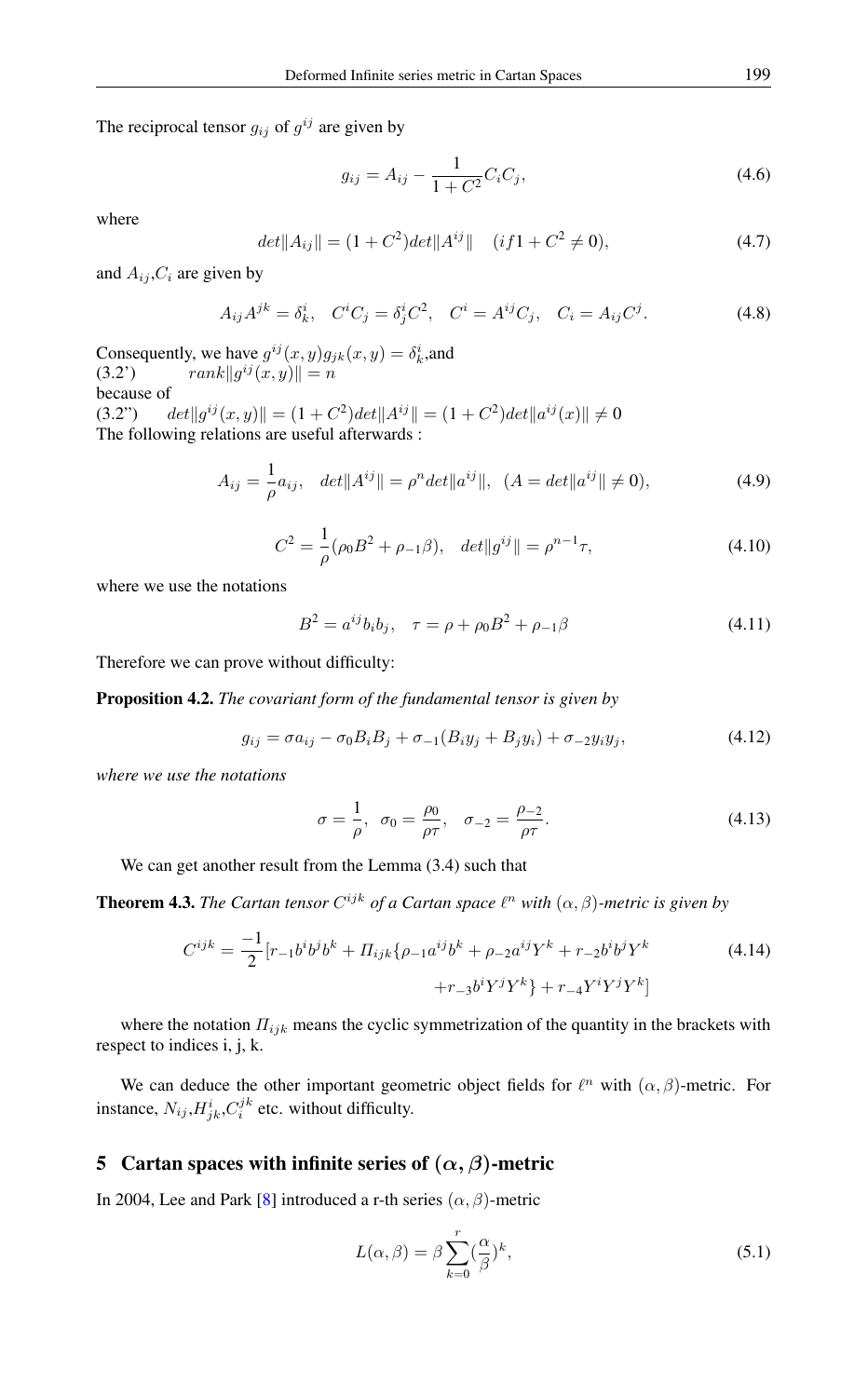where they assume  $\alpha < \beta$ . If  $r = 1$  then  $L = \alpha + \beta$  is a Randers metric. If  $r = 2$  then  $L = \alpha + \beta + \frac{\alpha^2}{\beta}$  $\frac{\alpha}{\beta}$  is a combination of Randers metric and Kropina metric. If  $r = \infty$  then above metric is expressed as

$$
L(\alpha, \beta) = \frac{\beta^2}{\beta - \alpha} \tag{5.2}
$$

and the metric (5.2) named as infinite series ( $\alpha$ ,  $\beta$ )-metric. This metric is very remarkable because it is the difference of Randers and Matsumoto metric.

In this section, we consider two cases of Cartan Finsler spaces with special  $(\alpha, \beta)$ -metrics of deformed infinite series metric which are defined as

I  $H(\alpha, \beta) = \frac{\alpha \beta^2}{\beta - \alpha}$  i.e. the product of infinite series and Riemannian metric.  $H\left(\alpha,\beta\right)=\frac{\beta^3}{\beta-1}$  $\frac{\beta}{\beta-\alpha}$  i.e. the product of infinite series and one-form metric.

# **5.1** Cartan space  $\ell^n$  for  $H(\alpha, \beta) = \frac{\alpha \beta^2}{\beta - \alpha}$

In the first case, partial derivatives of the fundamental function  $H(\alpha, \beta)$  lead us the followings:

$$
H_{\alpha} = \frac{\beta^3}{(\beta - \alpha)^2}, \quad H_{\beta} = \frac{\alpha \beta^2 - 2\alpha^2 \beta}{(\beta - \alpha)^2}
$$

$$
H_{\alpha\alpha} = \frac{2\beta^3}{(\beta - \alpha)^3} \quad H_{\alpha\beta} = \frac{\beta^3 - 3\alpha \beta^2}{(\beta - \alpha)^3} \quad H_{\beta\beta} = \frac{2\alpha^3}{(\beta - \alpha)^3}
$$

$$
H_{\alpha\alpha\alpha} = \frac{6\beta^3}{(\beta - \alpha)^4} \quad H_{\alpha\alpha\beta} = \frac{-6\alpha \beta^2}{(\beta - \alpha)^4} \quad H_{\beta\beta\beta} = \frac{-6\alpha^3}{(\beta - \alpha)^4} \quad H_{\alpha\beta\beta} = \frac{6\alpha^2 \beta}{(\beta - \alpha)^4}
$$

Using equation (3.15) and (3.17) we have following invariants

$$
\rho_1 = \frac{\alpha \beta^2 - 2\alpha^2 \beta}{2(\beta - \alpha)^2}, \ \rho = \frac{\beta^3}{2(\beta - \alpha)^2}, \ \rho_0 = \frac{\alpha^3}{(\beta - \alpha)^3},
$$
\n
$$
\rho_{-1} = \frac{\beta^3 - 3\alpha \beta^2}{2\alpha(\beta - \alpha)^3}, \ \rho_{-2} = \frac{\beta^3 (3\alpha - \beta)}{2\alpha^3 (\beta - \alpha)^3}
$$
\n(5.3)

**Proposition 5.1.** *The invariants*  $\rho$  *never vanishes in a Cartan space*  $\ell^n$  equipped with deformed *infinite series metric function*  $H(\alpha, \beta) = \frac{\alpha \beta^2}{\beta - \alpha}$  -metric on  $\widetilde{T^*M}$ . Converesely, we have  $H_\alpha \neq 0$  $on \widetilde{T}^*M$ .

Again using equation (3.20) and (3.23) we have following invariants

$$
r_{-1} = \frac{-3\alpha^3}{(\beta - \alpha)^4}, \qquad r_{-2} = \frac{3\alpha\beta}{(\beta - \alpha)^4},
$$
\n
$$
r_{-3} = \frac{4\alpha\beta^3 - \beta^4 - 9\alpha^2\beta^2}{2\alpha^3(\beta - \alpha)^4} \qquad r_{-4} = \frac{15\alpha^2\beta^3 + 3\beta^5 - 12\alpha\beta^4}{2\alpha^5(\beta - \alpha)^4}
$$
\n(5.4)

**Proposition 5.2.** The invariants of Cartan tensor  $C^{ijk}$  in Cartan space  $\ell^n$  which equipped with *deformed infinite series metric function*  $H(\alpha, \beta) = \frac{\alpha \beta^2}{\beta - \alpha}$  is given by (5.3)and (5.4).

The invariants of equations (5.3) and (5.4) satisfies the following relations

$$
\alpha^2 \rho_{-1} + \beta \rho_0 = \rho_1, \quad \alpha^2 \rho_{-2} + \beta \rho_{-1} = 0,
$$
\n(5.5)

$$
\alpha^{2}r_{-2} + \beta r_{-1} = 0, \quad \alpha^{2}r_{-3} + \beta r_{-2} = -\rho_{-1},
$$
  

$$
\alpha^{2}r_{-4} + \beta r_{-3} = -2\rho_{-2},
$$

**Theorem 5.3.** *The Cartan space*  $\ell^n$  *equipped with deformed infinite series metric function*  $H(\alpha, \beta)$  =  $\frac{\alpha\beta^2}{\beta-\alpha}$  has the invariants in equations (5.3) and (5.4) are satifies the relations in (5.5).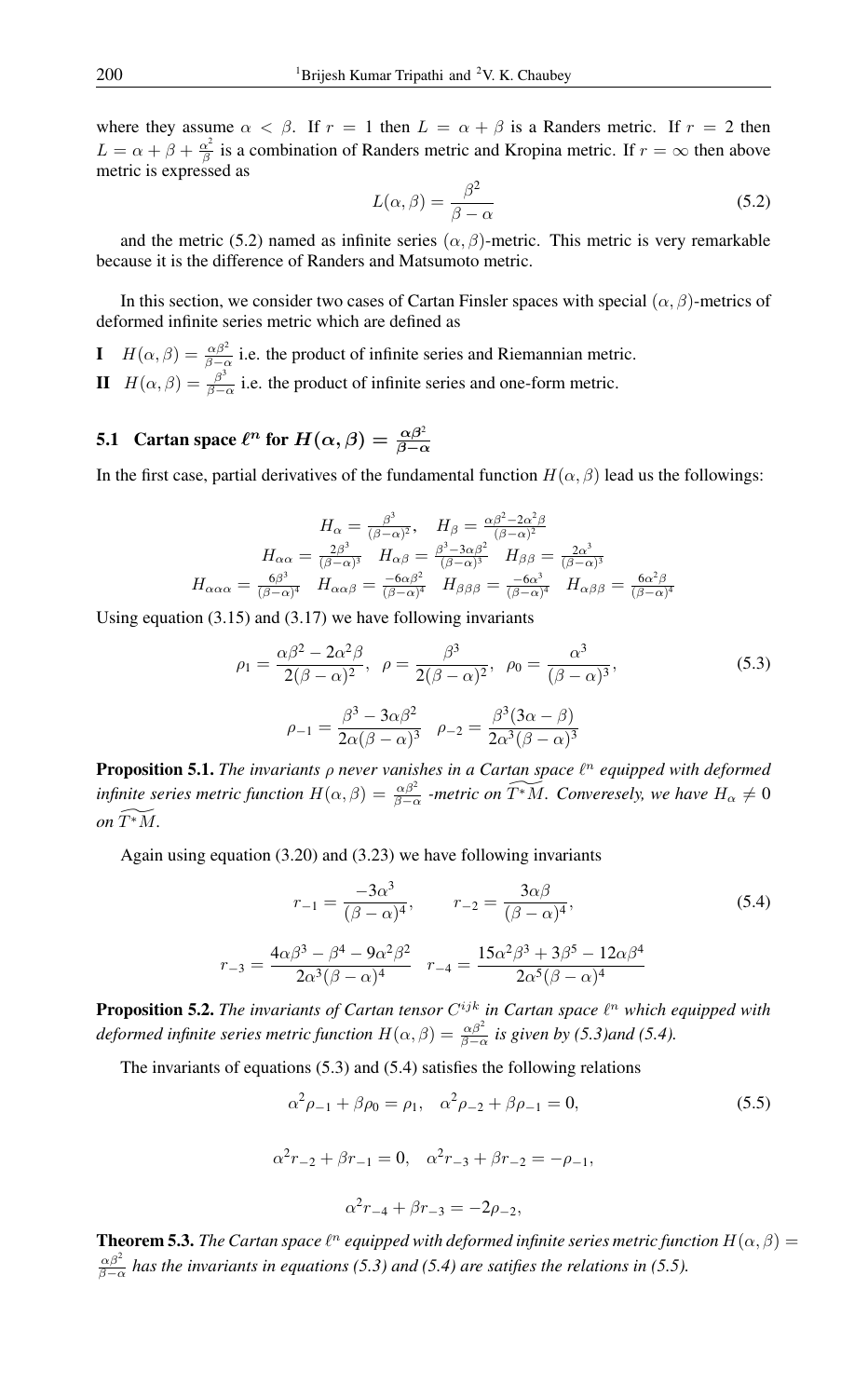From equation (5.3) and (5.4), the fundamental tensor  $g^{ij}(x, y)$  is of the form

$$
g^{ij}(x,y) = \frac{\beta^3}{2(\beta - \alpha)^2} a^{ij} + \frac{\alpha^3}{(\beta - \alpha)^3} b^i b^j + \frac{\beta^3 - 3\alpha\beta^2}{2(\beta - \alpha)^3} (b^i Y^j + b^j Y^i) + \frac{\beta^3 (3\alpha - \beta)}{2\alpha^3 (\beta - \alpha)^3} Y^i Y^j
$$
(5.6)

**Corollary 5.4.** The fundamental tensor  $g^{ij}(x, y)$  of the space  $\ell^n$  endoewd with the metric func*tion*  $H(\alpha, \beta) = \frac{\alpha \beta^2}{\beta - \alpha}$  *is given by the equation* (5.6).

Converesely, we obtain

**Theorem 5.5.** *The Cartan space with*  $(\alpha, \beta)$ *-metric which have the invariants such that* (5.3)*and (5.4) is the spaces*  $\ell^n$  *with the fundamental function*  $H(\alpha, \beta) = \frac{\alpha \beta^2}{\beta - \alpha}$ *, i.e. deformed infinite series metric.*

#### 5.2 Cartan space  $\ell^n$  for  $H(\alpha, \beta) = \frac{\beta^3}{\beta - 1}$  $_{\beta-\alpha}$

 $\overline{r}$ 

In the second case, partial derivatives of the fundamental function  $H(\alpha, \beta)$  lead us the followings:

$$
H_{\alpha} = \frac{\beta^3}{(\beta - \alpha)^2}, \quad H_{\beta} = \frac{2\beta^3 - 3\alpha\beta^2}{(\beta - \alpha)^2}
$$

$$
H_{\alpha\alpha} = \frac{2\beta^3}{(\beta - \alpha)^3} \quad H_{\alpha\beta} = \frac{\beta^3 - 3\alpha\beta^2}{(\beta - \alpha)^3} \quad H_{\beta\beta} = \frac{2\beta^3 - 6\alpha\beta^3 + 6\alpha^2\beta}{(\beta - \alpha)^3}
$$

$$
H_{\alpha\alpha\alpha} = \frac{6\beta^3}{(\beta - \alpha)^4} \quad H_{\alpha\alpha\beta} = \frac{-6\alpha\beta^2}{(\beta - \alpha)^4} \quad H_{\beta\beta\beta} = \frac{-6\alpha^3}{(\beta - \alpha)^4} \quad H_{\alpha\beta\beta} = \frac{6\alpha^2\beta}{(\beta - \alpha)^4}
$$

Using equation  $(3.15)$  and  $(3.17)$  we have following invariants

$$
\rho_1 = \frac{2\beta^3 - 3\alpha\beta^3}{2(\beta - \alpha)^2}, \ \rho = \frac{\beta^3}{2(\beta - \alpha)^2}, \ \rho_0 = \frac{\beta^3 - 3\alpha\beta^2 + 3\alpha^2\beta}{(\beta - \alpha)^3},
$$
\n
$$
\rho_{-1} = \frac{\beta^3 - 3\alpha\beta^2}{2\alpha(\beta - \alpha)^3}, \ \rho_{-2} = \frac{\beta^3(3\alpha - \beta)}{2\alpha^3(\beta - \alpha)^3}
$$
\n(5.7)

**Proposition 5.6.** The invariants  $\rho$  never vanishes in a Cartan space  $\ell^n$  equipped with deformed *infinite series metric function*  $H(\alpha, \beta) = \frac{\beta^3}{\beta - \beta}$  $\frac{\beta^3}{\beta-\alpha}$  -metric on  $\widetilde{T^*M}$ . Converesely, we have  $H_\alpha\neq 0$ *on*  $\widetilde{T^*M}$ .

Again using equations (3.20) and (3.23) we have following invariants

$$
r_{-1} = \frac{-3\alpha^3}{(\beta - \alpha)^4}, \qquad r_{-2} = \frac{3\alpha\beta}{(\beta - \alpha)^4},
$$
\n
$$
r_{-3} = \frac{4\alpha\beta^3 - \beta^4 - 9\alpha^2\beta^2}{2\alpha^3(\beta - \alpha)^4}, \qquad r_{-4} = \frac{15\alpha^2\beta^3 + 3\beta^5 - 12\alpha\beta^4}{2\alpha^5(\beta - \alpha)^4}
$$
\n(5.8)

**Proposition 5.7.** The invariants of Cartan tensor  $C^{ijk}$  in Cartan space  $\ell^n$  which equipped with *deformed infinite series metric function*  $H(\alpha, \beta) = \frac{\beta^3}{\beta - 1}$  $\frac{\beta}{\beta-\alpha}$  is given by (5.7) and (5.8).

The invariants of equations (5.7) and (5.8) satisfy the following relations

$$
\alpha^2 \rho_{-1} + \beta \rho_0 = \rho_1, \quad \alpha^2 \rho_{-2} + \beta \rho_{-1} = 0,
$$
\n(5.9)

$$
\alpha^{2}r_{-2} + \beta r_{-1} = 0, \quad \alpha^{2}r_{-3} + \beta r_{-2} = -\rho_{-1},
$$
  

$$
\alpha^{2}r_{-4} + \beta r_{-3} = -2\rho_{-2},
$$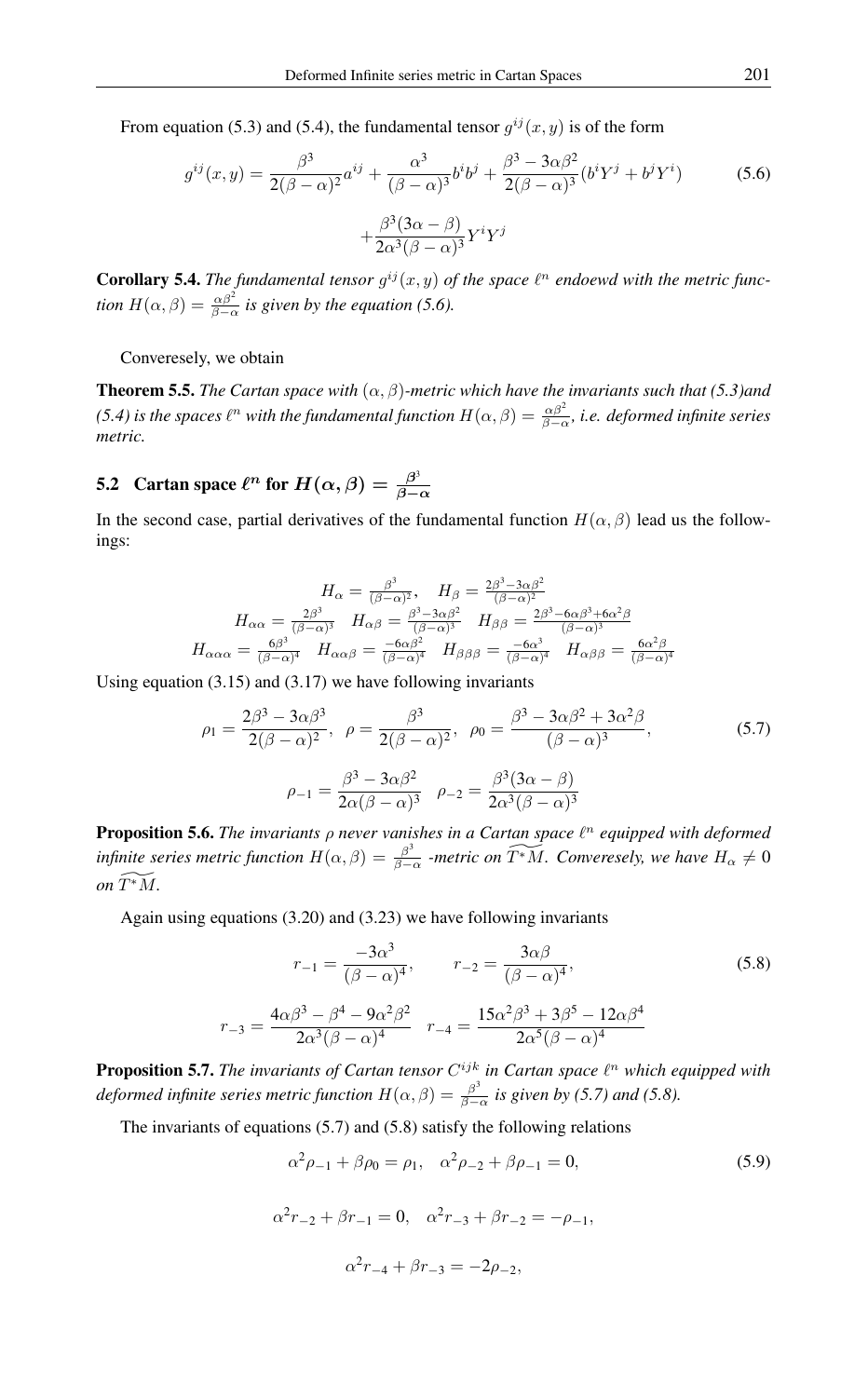**Theorem 5.8.** *The Cartan space*  $\ell^n$  *equipped with deformed infinite series metric function*  $H(\alpha, \beta)$  *=*  $\beta^3$ β−α *has the invariants in equations (5.7) and (5.8) satify the relations in (5.9).*

From equation (5.7) and (5.8), the fundamental tensor  $g^{ij}(x, y)$  is of the form

$$
g^{ij}(x,y) = \frac{\beta^3}{2(\beta-\alpha)^2}a^{ij} + \frac{\beta^3 - 3\alpha\beta^2 + 3\alpha^2\beta}{(\beta-\alpha)^3}b^ib^j
$$
  
+
$$
\frac{\beta^3 - 3\alpha\beta^2}{2(\beta-\alpha)^3}(b^iY^j + b^jY^i) + \frac{\beta^3(3\alpha-\beta)}{2\alpha^3(\beta-\alpha)^3}Y^iY^j
$$
(5.10)

**Corollary 5.9.** The fundamental tensor  $g^{ij}(x, y)$  of the space  $\ell^n$  endoewd with the metric func*tion*  $H(\alpha, \beta) = \frac{\beta^3}{\beta - \beta}$  $\frac{\beta}{\beta-\alpha}$  is given by the equation (5.10).

Converesely, we obtain

**Theorem 5.10.** *The Cartan space with*  $(\alpha, \beta)$ *-metric which have the invariants such that* (5.7)*and* (5.8) is the spaces  $\ell^n$  with the fundamental function  $H(\alpha, \beta) = \frac{\beta^3}{\beta - 1}$ β−α *,i.e. deformed infinite series metric.*

### 6 Cartan Classes of Deformed Infinite Series Metric

In 2001 and 2003, S S Vasile and H. Shimada [\[17,](#page-10-0) [18\]](#page-10-2)developed the concept of Classes of  $(\alpha, \beta)$ -metrics and further they studied classes of Randers, Kropina and Matsumoto metric.In this section, we consider invariants defined in  $(5.3)$ , $(5.4)$ , $(5.7)$ and  $(5.8)$  and find the classes of deformed infinite series metric by direct integration.

Since

$$
H_{\beta\beta\beta} = 2r_{-1} = \frac{-6\alpha^3}{(\beta - \alpha)^4}
$$
 (6.1)

Integrating equation (6.1) w.r.t.  $\beta$ , we have

$$
H_{\beta\beta} = \frac{2\alpha^3}{(\beta - \alpha)^3} + f_1(\alpha) \tag{6.2}
$$

Again integrating equation (6.2) w.r.t.  $\beta$ , we have

$$
H_{\beta} = \frac{-\alpha^3}{(\beta - \alpha)^2} + f_1(\alpha)\beta + f_2(\alpha) \tag{6.3}
$$

Again integrating equation (6.3) w.r.t.  $\beta$ , we have

$$
H = \frac{\alpha^3}{(\beta - \alpha)} + f_1(\alpha)\frac{\beta^2}{2} + f_2(\alpha)\beta + f_3(\alpha)
$$
\n(6.4)

Thus equation (6.4) written as

$$
H(\alpha, \beta) = \frac{\alpha^3}{(\beta - \alpha)} + C_1 \alpha^2 + 2C_2 \alpha \beta + C_3 \beta^2
$$
\n(6.5)

Theorem 6.1. *A Cartan Space with an* (α, β)*-metric satisfying*

$$
r_{-1}=\tfrac{-3\alpha^3}{(\beta-\alpha)^4}
$$

*has the fundamental function of the form (6.5), where*  $C_1$ ,  $C_2$  *and*  $C_3$  *are real contants.* 

**Corollary 6.2.** *If*  $C_1 = 1$ ,  $C_2 = \frac{1}{2}$  *and*  $C_3 = 0$ *, then equation (6.5) gives* 

$$
H(\alpha, \beta) = \frac{\alpha \beta^2}{(\beta - \alpha)}
$$
\n(6.6)

*i.e. product of Riemannian and infinite series metric.*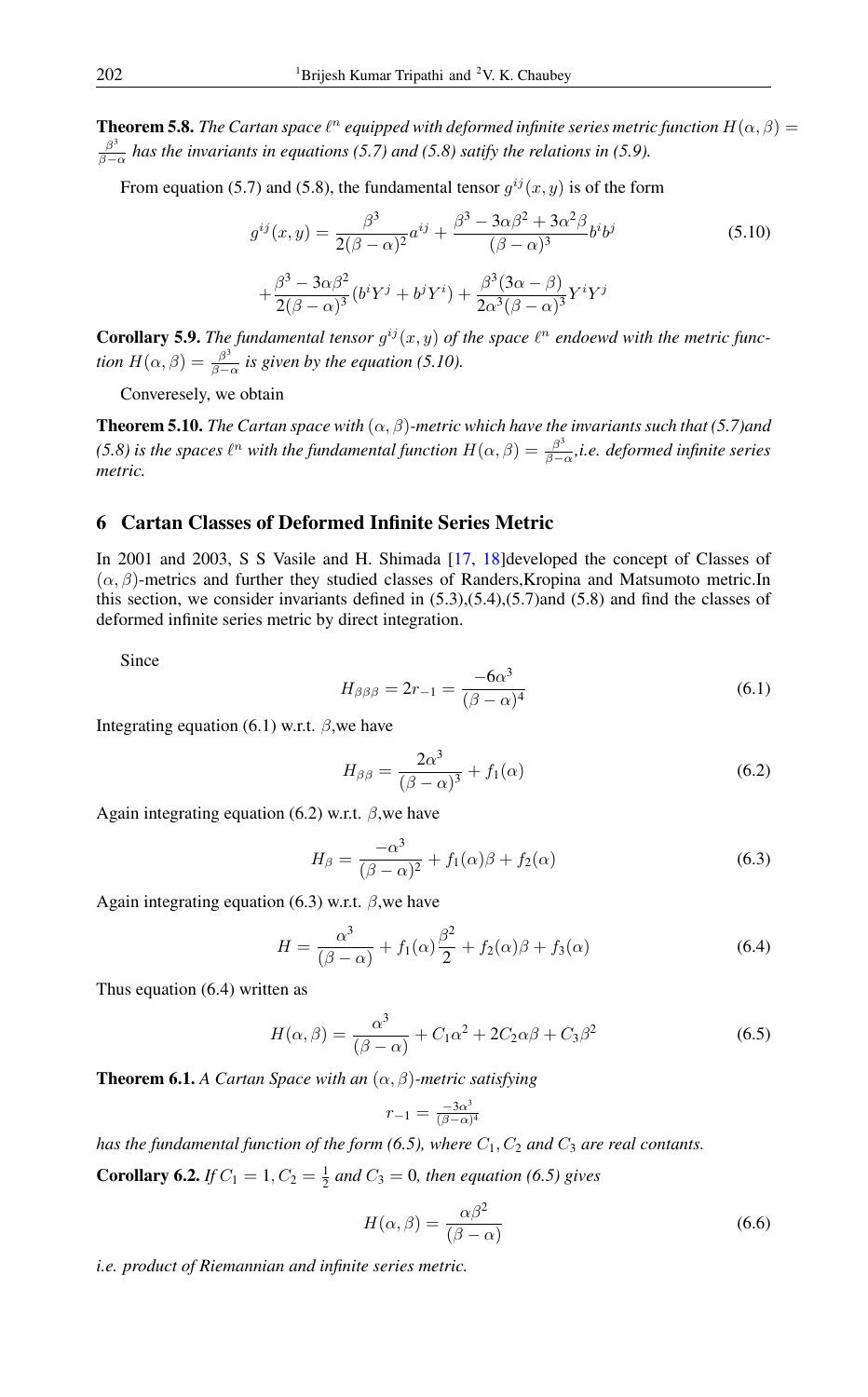**Corollary 6.3.** *If*  $C_1 = 1, C_2 = \frac{1}{2}$  *and*  $C_3 = 1$  *, then equation (6.5) gives* 

$$
H(\alpha, \beta) = \frac{\beta^3}{(\beta - \alpha)}
$$
\n(6.7)

*i.e. product of one form and infinite series metric.*

**Corollary 6.4.** *If*  $C_1 = 0, C_2 = 0$  *and*  $C_3 = 0$  *, then equation* (6.5) gives

$$
H(\alpha, \beta) = \frac{\alpha^3}{(\beta - \alpha)} = \frac{-\alpha^3}{(\alpha - \beta)}
$$
(6.8)

*i.e. product of Riemannian and Matsumoto metric with negative sign.*

**Definition 6.5.** Thus, we can call the metric (6.5) as the Cartan deformed infinite series class of  $(\alpha, \beta)$  metric.

### 7 Conclusions

In this work, we consider the infinite series  $(\alpha, \beta)$ -metric, Riemannian metric and 1-form metric and we determine relations with the *invariants* which characterize the special classes in Cartan Finsler frames. Further, we determine Cartan class of  $(\alpha, \beta)$ -metric for deformed infinite series metric and discuss some special cases as well. The authors [\[19\]](#page-10-3) have developed a nonholonomic frames for Finsler space with infinite series of  $(\alpha, \beta)$ -metric as an importnat work for present metric. In future, we can determine L dual relation between Finsler space and Lagrange Space for present metric. Moreover, hypersurfaces of nonholonomic frame for Finsler Space with deformed infinite series metric and some homogeneous frame can also be considered for future work. But, in Finsler geometry, there are many( $\alpha$ ,  $\beta$ )-metrics, and such frames can be determined in future as well.

### <span id="page-9-0"></span>References

- <span id="page-9-5"></span>[1] Berwald, L., U¨ ber Finslersche und Cartansche Geometric I,II,III,IV,*Mathematica Cluj*,16, (1940); *Compositio Mathematica*,7, (1939), 141-176;*Ann. Math.*, 42,(1941), 84-112;48,(1947), 755-781.
- <span id="page-9-6"></span>[2] Brickell, F., A relation between Finsler and Cartan structures, *Tensor, N. S.*,25, (1972), 360-364.
- <span id="page-9-4"></span>[3] Cartan, E., Less spaces metriwues fondes sur la notion d<sup>'</sup>aire, *Actuarites Sci. Ind.*, no. **72**, Hermann, Paris (1933).
- <span id="page-9-9"></span>[4] Hrimiuc, D. and Shimada H, On the L duality between Lagrange and Hamilton Manifolds, *Nonlinear World*, no.3, (1996), 613-641.
- <span id="page-9-2"></span>[5] Igarachi, T., Lie derivatives in Cartan spaces, *Tensor, N. S.*, 52 (1993), 80-89.
- <span id="page-9-3"></span>[6] Igarachi, T., (α, β) - Metrics in Cartan Spaces, *Tensor, N. S.*, 55 (1994), 74-83.
- <span id="page-9-10"></span>[7] Kropina, V. K., On the projective two-dimensional Finsler spaces with a special metric,(in Russian),*Trudy Seminara po Vektornomu i Tenzornomu Analizu*, 11 (1961), 277-292.
- <span id="page-9-1"></span>[8] Lee, I. Y. and Park, H. S., Finsler spaces with infinite series  $(\alpha, \beta)$ - metric, *J.Korean Math.Society*,41, (3), (2004), 567-589.
- [9] Masca,Ioana Monica, Sabau Vasile Sorin and Shimada,Hideo ,The L-dual of a Matsumoto space, *Publicationes Mathematicae*, vol. 72(1), (2003).
- <span id="page-9-11"></span>[10] Matsumoto, M., Foundation of Finsler geometry and special Finsler spaces, Kaiseisha Press, (1986).
- <span id="page-9-12"></span>[11] Matsumoto, M., A slop of a mountain is a Finsler surface with respect to time measure, *J. Math. Kyoto Univ.*,29 (1989), 17-25.
- <span id="page-9-13"></span>[12] Matsumoto, M., Theory of Finsler spaces with (α, β)-metric, *Reports on Mathematical Physics*,31 (1992), 43-83.
- <span id="page-9-7"></span>[13] Miron, R., Cartan spaces in a new point of view by considering them as duals of Finsler spaces, *Tensor, N. S.*,46 (1987), 329-334.
- <span id="page-9-8"></span>[14] Miron, R., The geometry of Cartan spaces, *Progress of Math.*,22 (1988), 1-38.